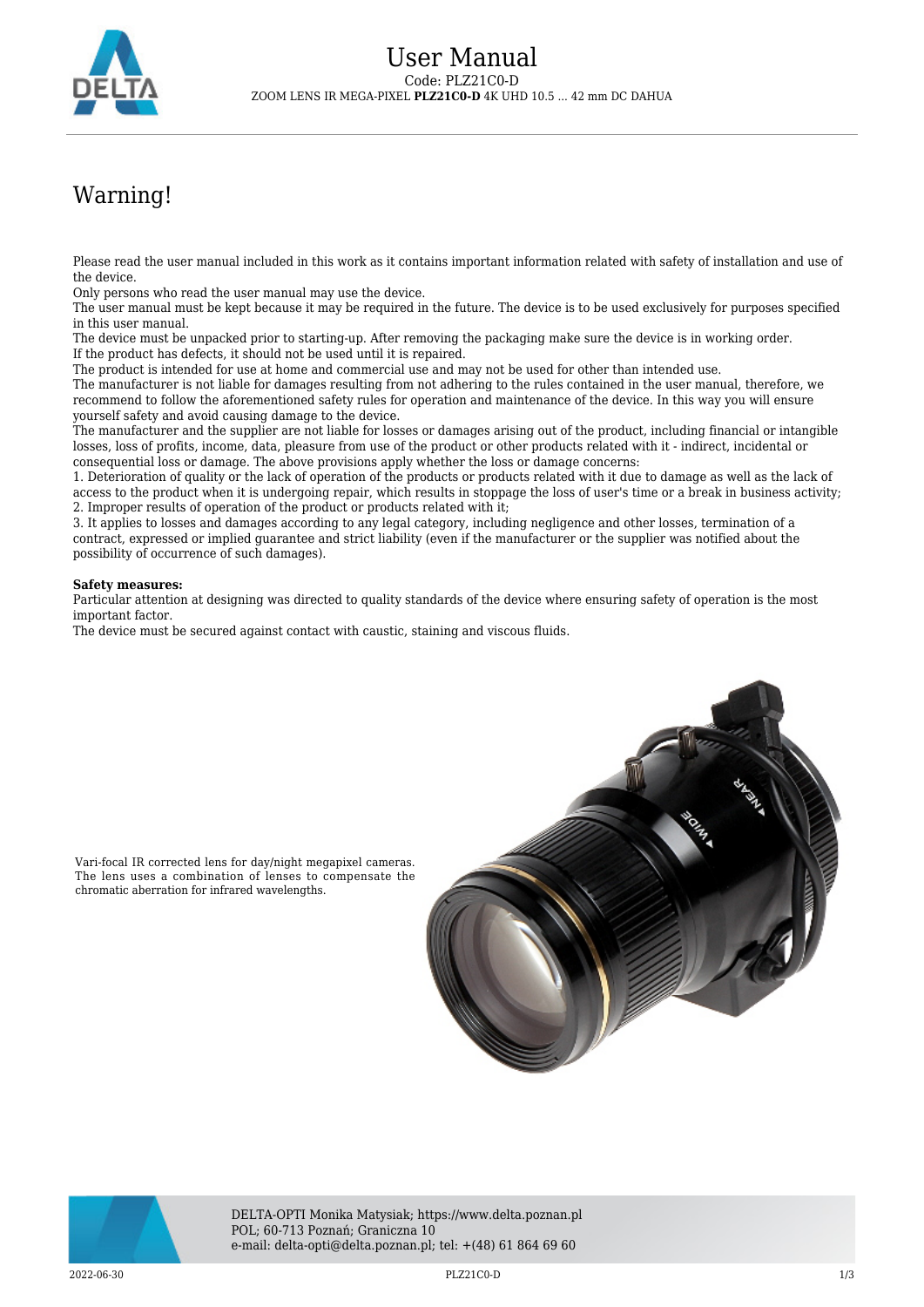

## User Manual Code: PLZ21C0-D ZOOM LENS IR MEGA-PIXEL **PLZ21C0-D** 4K UHD 10.5 ... 42 mm DC DAHUA

| Dedicated sensor:                             | $1/1.7$ "        |
|-----------------------------------------------|------------------|
| Dedicated resolution:                         | 12 Mpx, 4K UHD   |
| Lens mount:                                   | CS               |
| Focal length:                                 | 10.5  42 mm      |
| Iris:                                         | DC               |
| Brightness:                                   | 1.5(F)           |
| Zoom:                                         | manual           |
| View angle for camera with 1/1.7 inch sensor: | 37.2 °  11.2 °   |
| IR correction:                                | ✓                |
| Weight:                                       | 0.32 kg          |
| Dimensions:                                   | 58 x 52 x 102 mm |
| Manufacturer / Brand:                         | <b>DAHUA</b>     |
| Guarantee:                                    | 3 years          |



The picture shows the standard lenses system without IR correction (1), and IR corrected lenses (2):



DELTA-OPTI Monika Matysiak; https://www.delta.poznan.pl POL; 60-713 Poznań; Graniczna 10 e-mail: delta-opti@delta.poznan.pl; tel: +(48) 61 864 69 60